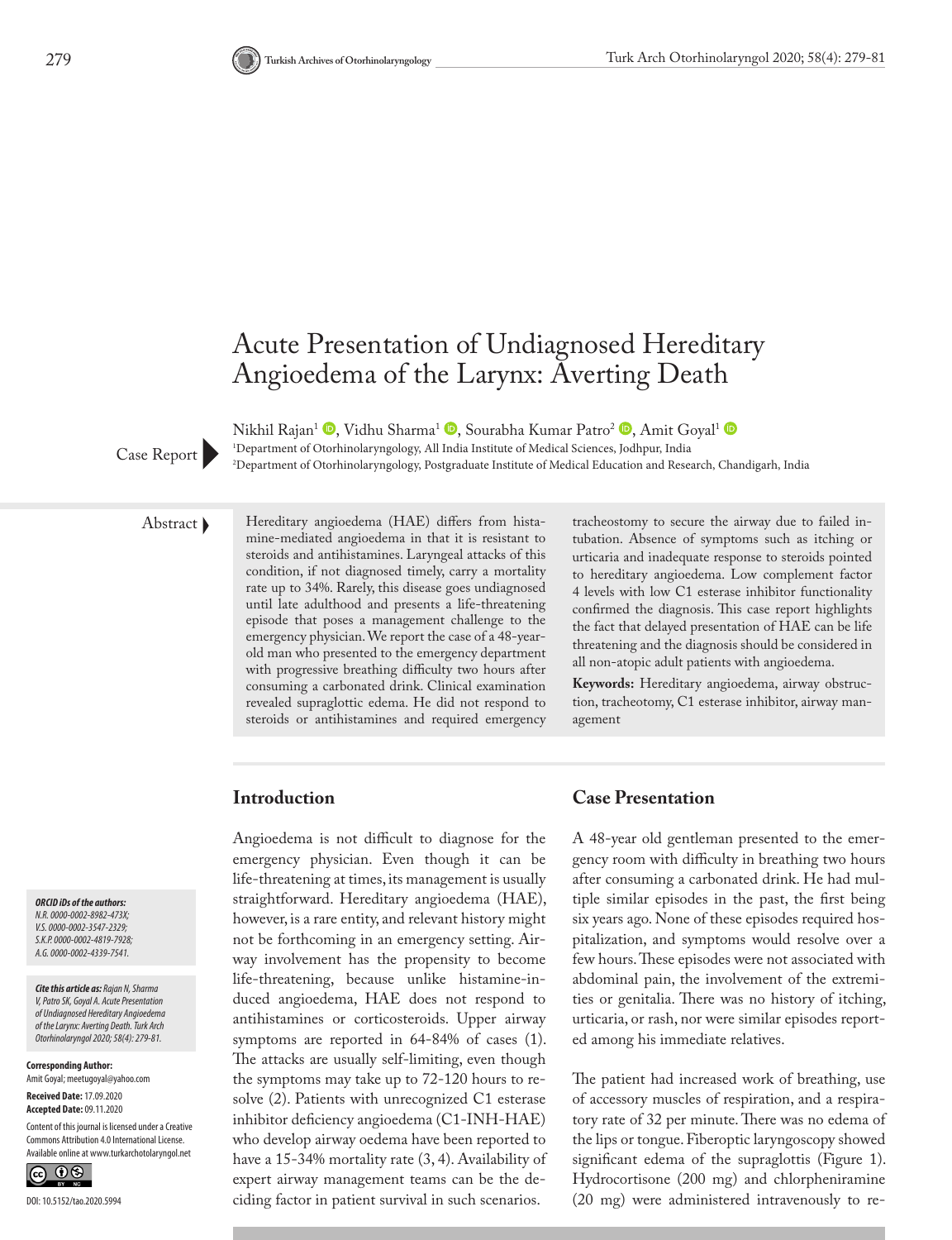

Figure 1. Laryngoscopic image showing significant edema of the aryepiglottic folds (arrow)



Figure 2. Lateral radiograph of the neck showing edema and narrowing of the supraglottic airway (yellow arrow) with a normal subglottis and trachea (red arrow)

duce the edema. The clinical picture was of angioedema with self-limiting similar past episodes. A lateral neck radiograph was obtained, which ruled out subglottic involvement (Figure 2). Since the patient did not respond to steroids and antihistamines,

#### **Main Points**

- All angioedema is not histamine-mediated and might not respond to antihistamines or steroids.
- Emergency teams should have excellent airway management skills and specialist back up.
- Evaluate non-atopic patients with angioedema for hereditary angioedema.
- Screening of relatives might be useful in early detection.

we suspected a non-atopic nature of the disease, such as HAE. Oxygen saturation showed a decreasing trend despite humidified oxygen at 5 L/hr along with nebulized adrenaline, mandating invasive airway management. Trial of intubation with tracheotomy was planned as backup, and the patient was shifted to the operation room. Fiber-optic bronchoscopy guided intubation was attempted but failed as the patient could not tolerate the procedure. A tracheotomy was done under local anesthesia in sitting posture while mask ventilating.

Later, he was investigated for C1 esterase inhibitor (C1-INH) and complement factor 4 (C4) levels. The results were available only a couple of days later and showed C1-INH function level of 8% (normal >68%) and a C4 level of 0.07 g/L (normal: 0.14-  $0.54$  g/L)  $(5)$ .

The principal differential diagnosis was acquired angioedema (AAE). AAE can be a manifestation of underlying malignancies, especially lymphoproliferative disorders. Our patient, however, had no clinical features suggestive of this. The vast majority of HAE presents in the second decade, and report recurrent abdominal pain. AAE presents from the fourth decade onward and abdominal symptoms are rare. Both the age of onset, and the lack of abdominal pain were not in favor of HAE. However, the patient's daughter had recurrent episodes of abdominal pain for which she was hospitalized at the age of nine. Based on the presence of ascites, she was empirically prescribed antitubercular therapy at the time. Yet she continued to have intermittent symptoms. This prompted us for further investigation. Her functional C1-INH levels were 23% (normal >68%), and C4 levels were 0.07 g/L (normal: 0.14-0.54 g/L) which confirmed that we were, indeed, dealing with a case of HAE.

We did not have immediate access to C1 esterase concentrates. The airway edema subsided over the next 24 hours, and the patient was decannulated 48 hours post tracheotomy and discharged. The need for prophylactic treatment to prevent future episodes was explained. Informed consent was obtained from the patient for the publication of this report.

### **Discussion**

Hereditary angioedema is a rare entity. Airway involvement in HAE has the propensity to become life-threatening because, unlike histamine-induced angioedema, it does not respond to antihistamines or corticosteroids. Depending upon the levels of C1-INH function, HAE is classified into three types: HAE-1 in which there is an absolute deficiency of C1-INH, HAE-2 in which only functional deficit is present, and HAE-3 where the defect is due to other mutations (6, 7).

HAE should be considered when a patient presents with recurrent angioedema without urticaria and with a family history of similar attacks. A certain grade of suspicion bears crucial significance for correct diagnosis and treatment (3). Once a clinical diagnosis of angioedema is made, tests to determine the concen